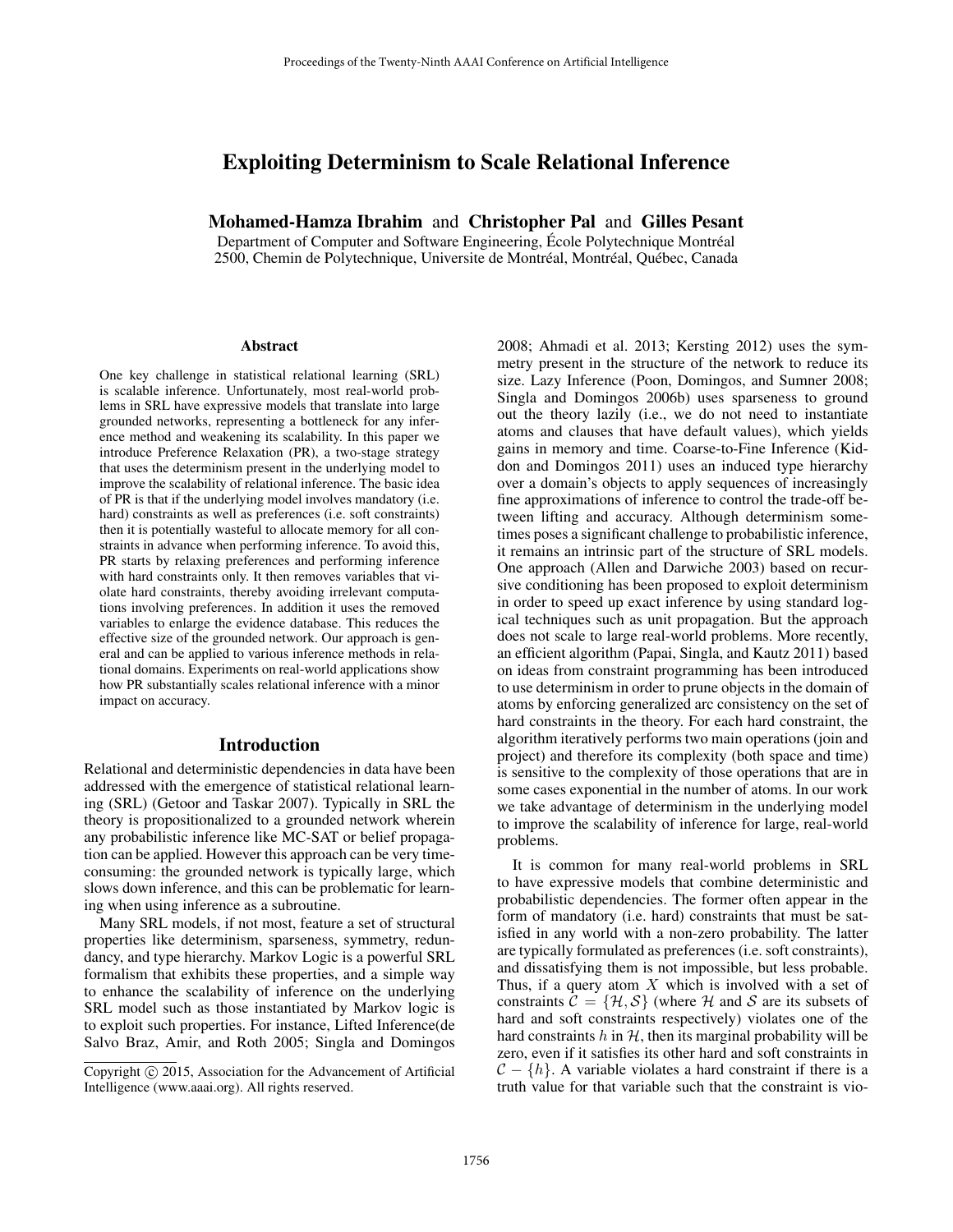lated in all possible worlds consistent with that truth value assignment to the variable and the evidence. Current inference approaches do not exploit the fact that there is no need to consider irrelevant computations (and memory usage) with soft constraints S, since using only hard constraints  $H$ should be sufficient to compute that its marginal probability  $P(X)$  is zero. In relational domains, where we have millions of query atoms each involved with thousands of constraints, such irrelevant computations greatly weaken the scalability of the inference, especially if most query atoms have a tendency to violate hard constraints. Inspired by the sparseness property of relational domains, the marginal probability of the vast majority of query atoms being true is frequently zero. Potentially this is due to the violation of hard constraints that have at least one false precondition query atom.

In this paper we propose Preference Relaxation (PR), a two-stage strategy that uses the determinism (i.e. hard constraints) present in the underlying model to improve the scalability of relational inference. The basic idea of PR is to take advantage of the fact that hard constraints are sufficient to extract zero marginal probabilities for the considerable number of query ground atoms that violate them, and this without ever having to waste computational time (and memory usage) with preferences. To diminish such irrelevant computational time and memory, in a first stage PR starts by relaxing preferences and performing inference with hard constraints only in order to obtain the zero marginals for the query ground atoms that violate the hard constraints. It then filters these query atoms (i.e. it removes them from the query set) and uses them to enlarge the evidence database. In a second stage preferences are reinstated and inference is performed on a grounded network that is constructed based on both a filtered query set and an expanded evidence database obtained in the first stage. PR substantially reduces the effective size of the constructed grounded network, potentially with a loss of accuracy.

In what follows we begin by giving some background before demonstrating our general PR approach and illustrating how it applies to both MC-SAT and Belief Propagation algorithms. Finally we present experimental evaluations, followed by our conclusions.

#### Background

**Notation.** We use  $f \in \mathcal{F}$  to denote a constraint (or ground clause) that is a disjunction of literals built from  $X$ , where  $\mathcal{X} = \{X_1, X_2, cldots, X_n\}$  is a set of *n* Boolean random variables representing ground atoms. Both "+" and "−" will be used to denote the true and false appearance of the variables. A weight  $w_i$  is attached to each constraint  $f_i$ . For each variable  $X_j$ , we use  $\theta_{X_j} = [\theta_{X_j}^+, \theta_{X_j}^-]$  to denote its positive and negative marginal probabilities, respectively. We use  $f_i^s$  (resp.  $f_i^h$ ) to indicate that the constraint  $f_i$  is soft (resp. hard); the soft and the hard constraints are included in the two sets  $\mathcal{F}^s$  and  $\mathcal{F}^h$  respectively. The set  $\mathcal{X}_h$ , and  $\mathcal{X}_s$ correspond to the variables appearing in the scope of hard constraints  $\mathcal{F}^h$  and soft constraints  $\mathcal{F}^s$ , respectively.

Propositional grounding. Propositional grounding is the process of replacing a first-order Knowledge Base (KB) by

an equivalent propositional one. In finite domains, inference over a first-order KB can be performed by propositional grounding followed by satisfiability testing. But in order to apply a satisfiability solver we need to create a Boolean variable for every possible grounding of every predicate in the domain and a propositional clause for every grounding of every first-order clause. One of the most powerful representations used in this area is Markov logic networks (Richardson and Domingos 2006).

Markov Logic Network (MLN). A Markov Logic Network is a set of pairs  $(f_i, w_i)$ , where  $f_i$  is a first-order logic formula (or clause in CNF) and  $w_i$  is a numerical weight. Together with a finite set of constants, it defines a Markov logic network that has a binary variable node for each ground atom, and a feature for each ground clause (i.e. constraint). The weights attached to constraints reflect their strength dependencies. Thus hard constraints have the largest weight  $(w \rightarrow \infty)$ , in the sense that they must be satisfied. A Markov logic compactly represents the joint distribution over unknown variables  $\{X_1, \dots, X_n\}$  given the evidence variables E as:  $P(X_1, \dots, X_n | E) = \mathcal{Z}_E^{-1} e^{\sum_i w_i \cdot f_i^h} \cdot e^{\sum_k w_k \cdot f_i^s}$ , where  $\mathcal{Z}_E$  is the normalizing constant. For any possible world,  $X_1, \dots, X_n$ , to have a non-zero probability, all the hard constraints have to be satisfied, in which their (infinite) weights can be factorized out of both the denominator and numerator.

Probabilistic Inference. The object of the inference task in a MLN is to compute either the most probable explanation of the grounded network, or to compute the marginal probability of the non-evidence variables (the query) given others as evidence. MC-SAT (Poon and Domingos 2006), a slice sampling MCMC inference and loopy Belief Propagation (BP) (Yedidia, Freeman, and Weiss 2005), a messagepassing inference, are two widely-used algorithms that provide approximate marginals.

### Scaling Up Relational Inference via PR

In graphical models that feature determinism, it is wasteful to allocate memory to all constraints in advance when performing inference. The PR framework first allocates memory to the hard constraints along with their corresponding variables. In domains where most variables are more likely to violate hard constraints, this can save memory and also speed up the computation since we do not allocate memory and perform computations for soft constraints that do not affect the marginal probabilities of some query variables.

### The PR Framework

Definition 1. *Let* F *be a set of constraints. Each constraint*  $f_i(X_1,...X_l) \in \mathcal{F}$ , where the  $X_i$ 's are either variables or *functions, has an inference state. The default state of constraints is awake, meaning that the constraint will be considered when constructing the underlying grounded network for answering the queries (i.e. for inference). Otherwise the constraint is relaxed, meaning that it will be ignored. A variable is awake if it appears directly as an argument of an awake constraint or in a function that is an argument of an awake constraint. Otherwise it is considered to be relaxed.*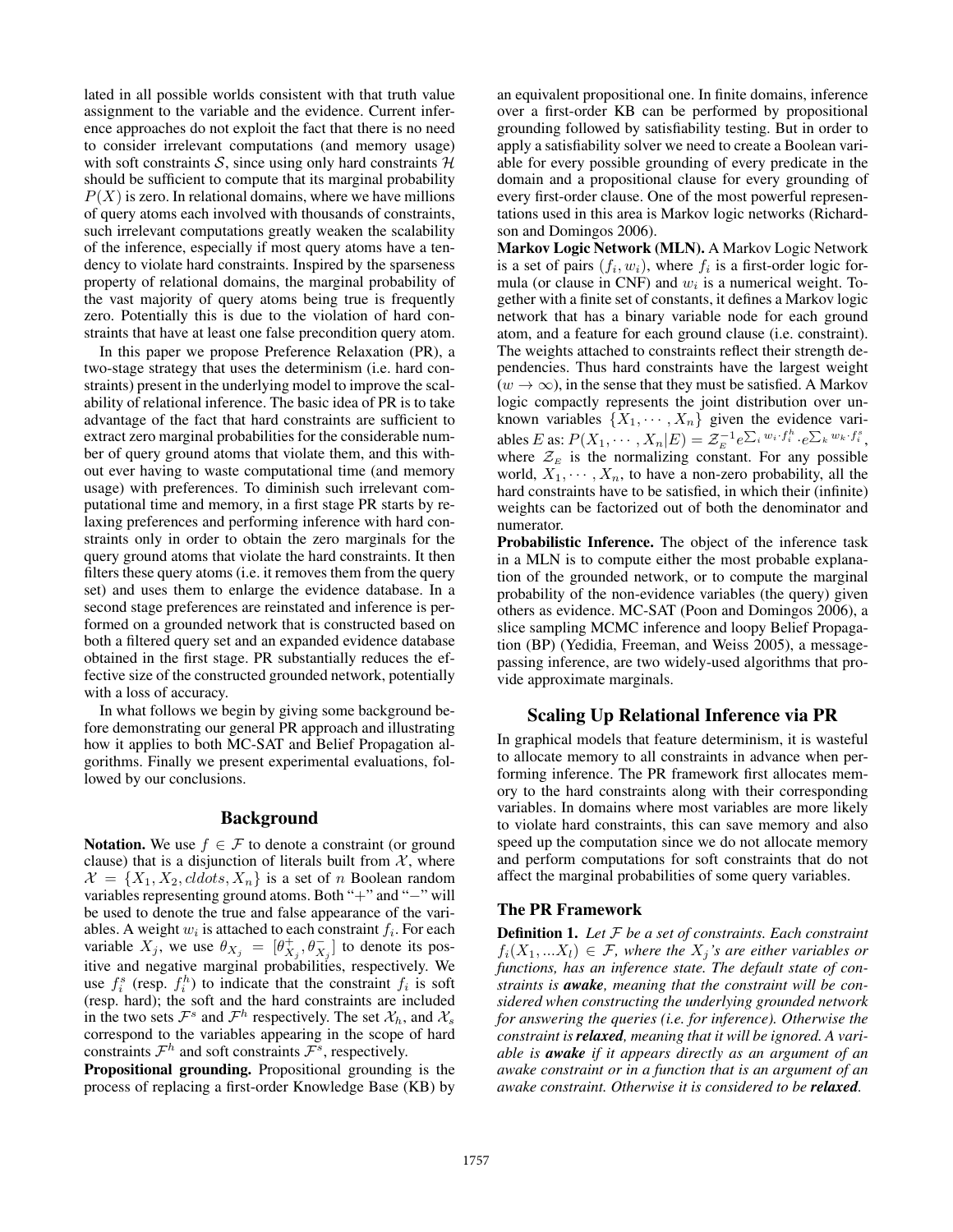Assume that  $A$  is an inference algorithm that we want to transform via PR to obtain inference algorithm  $\mathcal{A}$ . We make the following assumptions about  $\mathcal A$  so that our framework can be used: (1) the theory of  $A$  involves carrying out a propositionalization step, then calling a propositional inference algorithm; (2) The propositional inference algorithm used by A updates one variable at a time.

We now describe how to derive  $\hat{\mathcal{A}}$  from  $\hat{\mathcal{A}}$ . Algorithm 1 takes as input an underlying model of constraints  $M$  (e.g. Markov logic model that involves clauses with associated weights), query variables  $X$  whose marginals we want to compute, a pruning threshold  $\gamma$ , and an evidence database  $DB$  that involves variables we can condition. Its output are the marginal probabilities  $\Theta$  of query variables X. In the first stage we relax all soft constraints and allocate memory for the hard constraints that are not satisfied when all evidence variables are set to their fixed values. This consequently awakens the non-evidence variables that are involved in these hard constraints. The awake variables and awake hard constraints become the initial set of variables and constraints that are used to perform inference, computing marginal probabilities of awake query variables. Since many local-search-based inference algorithms (e.g., Walk-SAT) as well as MCMC-based algorithms resort to randomization to choose the next variable to update, when relaxing the preferences we apply a smart randomization technique (Poon, Domingos, and Sumner 2008) over awake variables only. After convergence,  $\hat{A}$  filters the set of awake query variables: those whose marginals are at most  $\gamma$  are removed from  $X$  and are added to evidence database  $\mathcal{DB}$  as false evidence, and those whose marginals are at least  $1-\gamma$  are added as true evidence.

In the second stage  $\hat{A}$  awakens all preferences that were previously relaxed. It then constructs the grounded network based on both the enlarged evidence database  $\mathcal{DB}^*$  and the reduced set of query variables  $\mathcal{X}^{**}$ . That is to say it allocates memory for awake constraints (both hard and soft) that are not satisfied in the new evidence database  $\mathcal{DB}^*$  to answer query variables  $\mathcal{X}^{**}$ . Then it applies the appropriate probabilistic inference to compute the marginal probabilities of awake query variables  $\mathcal{X}^{**}$ . It is worth noting that although the query variables are awakened at some point during inference, ultimately all of their marginal probabilities are guaranteed to be computed, but some are computed in the first stage (i.e., filtered query variables) and the rest will be computed in the second stage.

The advantage of our PR strategy is three-fold. First we avoid unnecessary computations with soft constraints to obtain marginal probabilities of awake query variables that violate awake hard constraints. Second we reduce the set of query variables  $X$  by filtering out some awake query variables that violate hard constraints. Third we enlarge the evidence database by adding those filtered query variables, which reduces the effective size of the grounded network that will be constructed for inference in the second stage since the evidence variables are fixed to their truth values.

#### **Algorithm 1:** PR-based Inference algorithm  $\hat{\mathcal{A}}$

**Input:** Evidence database ( $\mathcal{DB}$ ), set of query variables ( $\mathcal{X}$ ), underlying model ( $\mathcal{M}$ ), pruning Threshold ( $\gamma$ ). **Output:** Marginals of query variables  $(\Theta)$ .

// Preference Relaxation (PR) step

- 1:  $\mathcal{F}^h \leftarrow$  *awake* hard constraints not satisfied by  $\mathcal{DB}$ ;
- 2:  $\mathcal{X}_h \leftarrow$  *awake* query variables in  $\mathcal{X}$  that appear in  $\mathcal{F}^h$ ;
- 3:  $\mathcal{M}^h \leftarrow$  ConstructNetwork $(\mathcal{X}_h, \mathcal{F}^h, \mathcal{DB})$ ;
- 4:  $\Theta_{\mathcal{X}_h} \leftarrow \text{Infer}(\mathcal{X}_h, \mathcal{M}^h);$ // Filtering query variables  $\mathcal{X}_h$ 5: for each  $X_j \in \mathcal{X}_h$  do
- 6: if  $\theta_{X_j}^+ \leq \gamma$  then  $\mathcal{DB} \leftarrow \mathcal{DB} \cup \{\neg X_j\}$  ;  $\Theta_{\hat{\mathcal{X}}}\leftarrow \Theta_{\hat{\mathcal{X}}} \cup \left\{\theta_{X_j}^+\right\};\ \mathcal{X} \leftarrow \mathcal{X}\setminus \{X_j\};$
- 7: else if  $\theta_{X_j}^+ \geq 1 \gamma$  then  $\mathcal{DB} \leftarrow \mathcal{DB} \cup \{X_j\};$
- $\Theta_{\hat{\mathcal{X}}}\leftarrow \Theta_{\hat{\mathcal{X}}} \cup \left\{\theta_{X_j}^+\right\};\ \mathcal{X} \leftarrow \mathcal{X}\setminus \{X_j\};$ 8: end if
- 9: end for
- 10:  $\mathcal{DB}^* \leftarrow \mathcal{DB}$ ; // Enlarge evidence database
- 11:  $\mathcal{X}^* \leftarrow \mathcal{X}$ ; //Shrink query set // Awake all relaxed preferences 12:  $\mathcal{F}^* \leftarrow \text{a}$  wake hard & soft constraints not satisfied by  $\mathcal{DB}^*$ ; 13:  $\mathcal{X}^{**} \leftarrow \textit{awake}$  query variables in  $\mathcal{X}^*$  that appear in  $\mathcal{F}^*$ ; //Construct the reduced grounded network
- 14:  $\mathcal{M}^* \leftarrow \text{ConstructNetwork}(\mathcal{X}^{**}, \mathcal{F}^*, \mathcal{DB}^*)$ ;
- 15:  $\Theta_{\mathcal{X}^{**}} \leftarrow \text{Infer}(\mathcal{X}^{**}, \mathcal{M}^*)$ ;
- 16:  $\Theta \leftarrow \Theta_{\mathcal{X}^{**}} \cup \Theta_{\hat{\mathcal{Y}}};$
- 17: Return Θ;

### PR-based Relational Inference Algorithms

In relational domains the variables are ground atoms which are defined over Boolean domains  $\mathcal{D} = \{+, -\}.$  A ground atom is an evidence if its marginal  $\theta^+ = 0$  (false evidence) or  $\theta^- = 0$  (true evidence). The constraints are ground clauses. Thus the ground clause is *relaxed* if it is set to a non-default state and otherwise it is *awake*. A ground atom is awake if it is included by (at least) one awake ground clause, otherwise it is relaxed.

PR-based inference algorithm  $\hat{A}$  is general and can be combined with many relational inference algorithms such as MCMC sampling (e.g. Gibbs sampling, simulated tempering, etc.), MC-SAT, Walk-SAT, and Belief propagation (BP). Here we illustrate PR-based relational inference for Belief propagation and MC-SAT, and use the latter in our experiments.

**PR-BP** Given a factor graph  $G$ , PR-BP performs three steps. The situation is depicted in Fig. 1(b). Step (i) - Relaxing the Factor Graph: We relax soft factors and construct the factor graph for factor nodes and variable nodes that represent the awake ground hard clauses and their awake ground atoms, respectively. Assuming there is no evidence, all awake variable nodes are queries. We simulate BP in-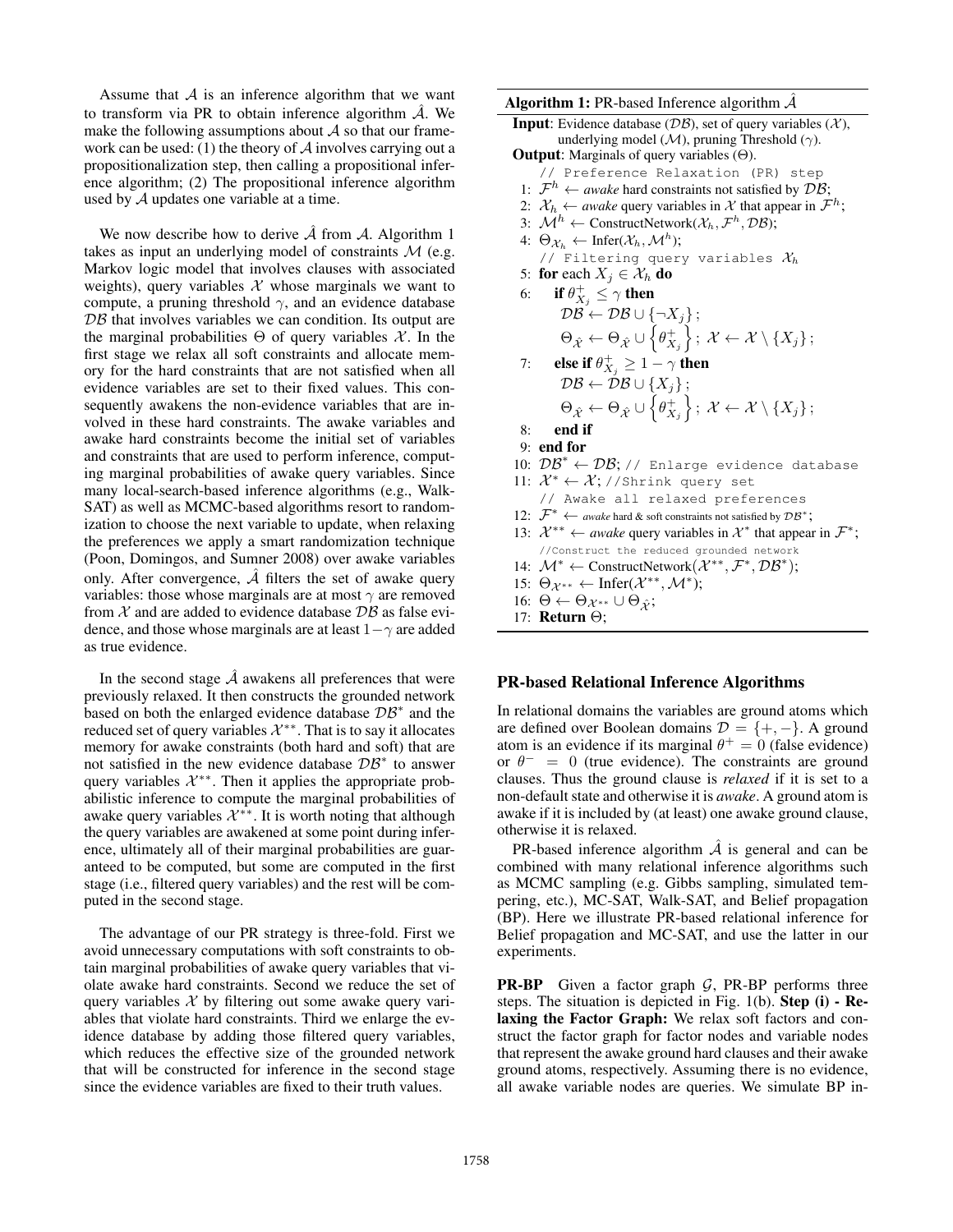

Figure 1: a) Propositional-BP. b) From left to right, the steps of PR-BP inference algorithm.

ference by alternating the passing of awake messages. $<sup>1</sup>$  The</sup> message from an awake variable  $X_j$  to an awake factor  $f_i$ is:

$$
\mu_{X_j \to f_i}^{\text{awake}} = \prod_{f_k \in \mathcal{F}_{X_j} \setminus \{f_i\}} \mu_{f_k \to X_j}^{\text{awake}} \tag{1}
$$

and the message from an awake factor  $f_i$  to awake variable  $X_j$  is:

$$
\mu_{f_i \to X_j}^{\text{awake}} = \sum_{\mathcal{X}_{f_i} \setminus \{X_j\}} \left( f_i^{\text{awake}} \prod_{X_k \in \mathcal{X}_{f_i} \setminus \{X_j\}} \mu_{X_k \to f_i}^{\text{awake}} \right) (2)
$$

Step (ii) - Enlarging the Evidence Database: We keep track of which variables and factors send and receive *violating awake messages*: an awake message is violating if it is less than  $\gamma$  or greater that  $1 - \gamma$ . The weight of an edge is the number of times the variable node receives an identical violating message from the same factor node. If we obtain a specified weight of such a message for a variable, then this means that it violates the hard factor. Thus we filter the variable and relax its messages. For instance at Fig. 1(b) ii, if variable  $C$  violates a factor we mark it as evidence (i.e. black circle) by adding it to  $\mathcal{DB}$  and relax its passing of messages with this factor (i.e. dashed line). In addition if a factor is satisfied by marking one of its argument variable nodes as evidence then we relax this factor (i.e. black square) and relax its messages as well. Step(iii) - Constructing the reduced Factor Graph: We awake soft factors and construct the reduced grounded factor graph based on the last information we obtained from step (2). We then run the standard BP algorithm on it.

PR-MC-SAT PR-MC-SAT initializes by relaxing all soft clauses and awakens only those hard clauses that are not satisfied by the given evidence database  $\mathcal{DB}$ . It then calls Walk-SAT to find a solution to all awake hard clauses (which is a satisfying assignment to their awake ground atoms). At each iteration it generates membership  $M$  by sampling from the currently satisfied awake hard clauses. Note that since the candidate clauses in  $M$  are all hard, we do not

select them based on their weights (all uniformly infinite) but whenever their auxiliary variable is greater than 1. We then run unit propagation in order to simplify the selected clauses in M. PR-MC-SAT next calls SampleSAT (Wei, Erenrich, and Selman 2004) to obtain the next state over awake atoms by sampling near-uniformly from their solutions in M, which is initialized using smart randomization (Poon, Domingos, and Sumner 2008) over the awake atoms. Once the num\_samples threshold is reached we identify awake atoms whose marginals are less than  $\gamma$  or greater than  $1 - \gamma$ . These atoms are removed from the query set and added to the evidence database. We then awake the soft clauses and construct a grounded Markov network based on the shrunken query list and enlarged evidence database, on which we perform standard MC-SAT inference.

#### Combining PR with Lazy Inference

One key advantage of PR is that it can be combined with other state-of-the-art approaches which improve the scalability of inference, such as Lazy and Lifted. Algorithm 2 shows how to combine PR with Lazy MC-SAT (Poon, Domingos, and Sumner 2008): it only differs from PR with propositional MC-SAT at Lines 2, 5, 6, and 8. Lazy-PR starts by calling Lazy-SAT to find the solution to awake hard constraints and then runs unit propagation among *activeawake* hard clauses in M and their atoms. It then calls Lazy-SampleSAT to obtain the next state by sampling nearuniformly from the solutions in  $M$ . After reaching the num samples threshold, it filters *active-awake* query atoms and enlarges the evidence database.

| <b>Algorithm 2:</b> Combining PR with Lazy MC-SAT.                                                       |
|----------------------------------------------------------------------------------------------------------|
| 1: Relax soft clauses and maintain only active ones                                                      |
| hard clauses that are awakened:                                                                          |
| // call Lazy-SAT                                                                                         |
| 2: $\mathcal{X}_h^{(0)} \leftarrow$ Satisfy (active-awake hard clauses);                                 |
| 3: for $i \leftarrow 1$ to num-samples do                                                                |
| 4: $M \leftarrow \emptyset$ :                                                                            |
| 5: for $\forall c_k \in$ active-awake hard clauses satisfied by $\mathcal{X}_h^{(i-1)}$ do               |
| 6: add $c_k$ to $M$ ;                                                                                    |
| $7:$ end for                                                                                             |
| Sample $\mathcal{X}_{h}^{(i-1)} \sim \mathcal{U}_{\text{SAT}(M)}$ ; //call Lazy SampleSAT<br>8:          |
| $9:$ end for                                                                                             |
| 10: $[DB^*, \mathcal{X}^*] \leftarrow$ Filtering the active-awake query atoms $\Theta_{\mathcal{X}_h}$ ; |
| 11: Construct the grounded network lazily on $DB^*$ and $\mathcal{X}^*$ ;                                |
| 12: $call MC-SAT$                                                                                        |
|                                                                                                          |

#### Experiments

The goal of our experimental evaluation is to investigate the following key questions.  $(Q1)$  Is PR powerful enough to reduce significantly the size of grounded networks? (Q2) Is PR-based inference competitive with prominent state-ofthe-art methods such as Lazy Inference?  $(Q3)$  How is the scalability of PR-based inference influenced by the amount of determinism present in the underlying model and the pruning threshold that is used in filtering the query variables?

<sup>&</sup>lt;sup>1</sup>The message is awake if it is passed between the awake variable node and the awake factor node, or vice versa.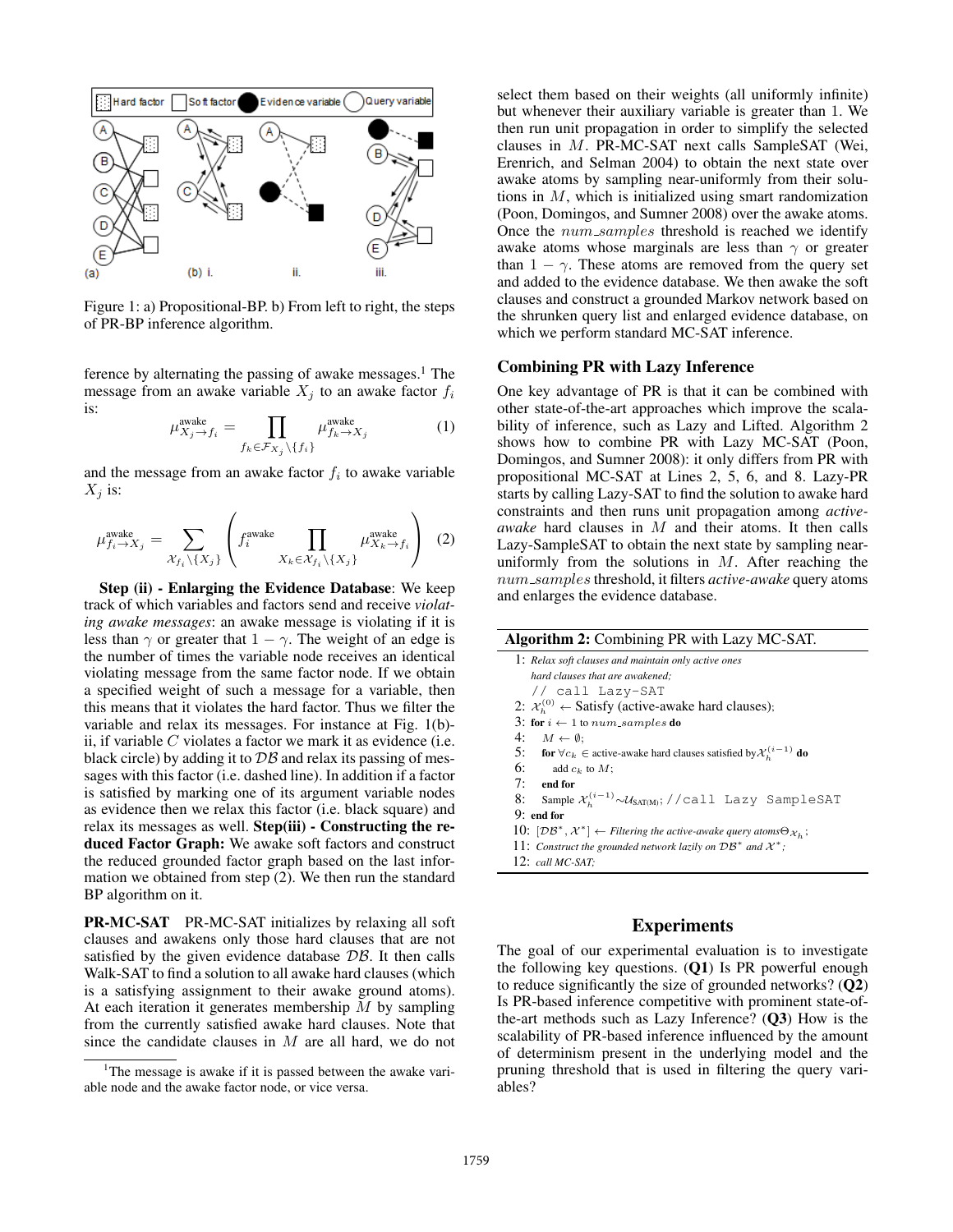We experimented on a protein interaction task in a molecular biology domain, a link prediction task in a social networking domain, and an entity resolution task in a citation matching domain. In these problem domains it is possible to transform certain soft constraints into hard constraints. This provides us with the ability to test PR at differing levels of hard constraints.

To assess PR, we compared the space consumption and running time of construction and inference, and the accuracy (with and without PR) for both propositional MC-SAT (Poon and Domingos 2006) and its lazy inference version (Poon, Domingos, and Sumner 2008), as implemented in the Alchemy system (Kok et al. 2007). We conducted the experimental evaluations in the following manner. In the training phase, we learned the weights using a preconditioned scaled conjugate gradient (PSCG) algorithm (Lowd and Domingos 2007) by performing a four-way cross-validation for protein interaction task, and a five-way cross-validation for both the link prediction and entity resolution tasks. In the testing phase, we carried out inference on the held-out dataset using six underlying inference algorithms (MC-SAT, Lazy-MC-SAT, PR-MC-SAT 0.001, PR-MC-SAT 0.01, PR-Lazy-MC-SAT 0.001, PR-Lazy-MC-SAT 0.01) to produce the marginals of all groundings of query atoms being true. We ran each algorithm until it either converged or its number of iterations exceeded 10 000. To obtain robust answers to the proposed questions, we did the following: 1) vary the number of objects in the domains, following methodology previously used (Poon, Domingos, and Sumner 2008); 2) use two pruning thresholds 0.001 and 0.01 for PR; and 3) vary the amounts of determinism in the models (i.e., starting with hard constraints that initially exist in MLN, we gradually increase the number of hard constraints and re-run the experiment). All of the experiments were run on a cluster of nodes with 3.0 GHz Intel CPUs, 3 GB of RAM, RED HAT Linux 5.5, and we implemented PR as an extension to the Alchemy software (Kok et al. 2007).

### Protein Interaction

Here we use the MLN model of (Davis and Domingos 2009) for a Yeast protein interaction problem. The Yeast problem captures information about a protein's location, function, phenotype, etc. The goal of inference is to predict the interaction relation (*Interaction, and Function*). Here, we ran the experiment at two amounts of determinism: 25% (i.e., ratio: 2 constraints out of 8 constraints, initially present as hard in MLN) and 37.5% (ratio: 3 constraints out of 8 constraints were considered hard), and we varied the number of objects in the domain from 0 to 1000 by increments of 50.

## Link Prediction

For the link prediction task, we used the MLN model available on the Alchemy website (excluding the 22 unit clauses) of the UW-CSE dataset from (Richardson and Domingos 2006). UW-CSE records information about the University of Washington (UW) Computer Science and Engineering Department (CSE). The inference task is to predict advisory relationships (*AdvisedBy*), and all other atoms are evidence (corresponding to all the information scenario (Richardson

and Domingos 2006)). Here we ran the experiment at two amounts of determinism:  $\approx 9.7\%$  (ratio: 7 out of 72 constraints were hard) and  $\approx 38.9\%$  (ratio: 28 out of 72 constraints were considered hard). In addition, we varied the number of objects in the domain from 0 to 400 by increments of 50.

## Entity Resolution

For the entity resolution experiment, we used the MLN model that is similar to the established one of Singla (Singla and Domingos 2006a) on the Cora dataset from (Poon, Domingos, and Sumner 2008), consisting of 1295 citations of 132 different computer science papers. The goal of inference is to predict which pairs of citations refer to the same citation, author, title and venue (i.e, *SameBib, SameTitle, SameAuthor and SameVenue*). The other atoms are considered evidence atoms. We ran the experiment at two amounts of determinism:  $\approx 12.5\%$  (ratio: 4 out of 32 constraints, actually already appearing in MLN as hard) and  $\approx 25\%$  (ratio: 8 out of 32 constraints were considered hard). Additionally, we varied the number of objects in the domain from 0 to 500 by increments of 50.

## **Results**

Figure 2 displays the time for total inference (where total in $f$  ference = construction time + inference time) as a function of the number of objects in the domain for the six underlying inference algorithms at different amounts of determinism. The results show that PR-MC-SAT at thresholds 0.001 and 0.01 finishes at least four orders of magnitude faster than the propositional MC-SAT on both Yeast and UW-CSE datasets, and three orders of magnitude on the Cora dataset. It was also very competitive with Lazy Inference on Yeast and on UW-CSE with 38.9% determinism. In addition, PR-lazy-MC-SAT at thresholds 0.001, 0.01 exceeds both the propositional MC-SAT and the lazy-MC-SAT on all underlying tested datasets. Clearly, PR-lazy-MC-SAT 0.01 was able to handle all full datasets, whereas lazy-MC-SAT ran out of memory with 1000 objects in the Yeast dataset.

Table 1 summarizes the average Construction (with and without PR) and inference times (mins.), memory (MB) and accuracy (CLL) metrics of Propositional grounding and PR-based MC-SAT inference algorithms on the underlying datasets. The results complement those of Figure 2, ensuring the promise of PR-based algorithms to improve MC-SAT's inference time and memory space. It also shows that RPbased algorithms at low thresholds (0.001) maintain approximately the same accuracy on the three underlying datasets, although they have a minor loss in accuracy to estimate marginals with a large pruning threshold (0.01), particularly in the Cora dataset.

### **Discussion**

Overall the results clearly show that PR-based algorithms substantially improve the scalability of propositional MC-SAT inference. This is due to, first, avoiding irrelevant computations as well as memory usage involving soft ground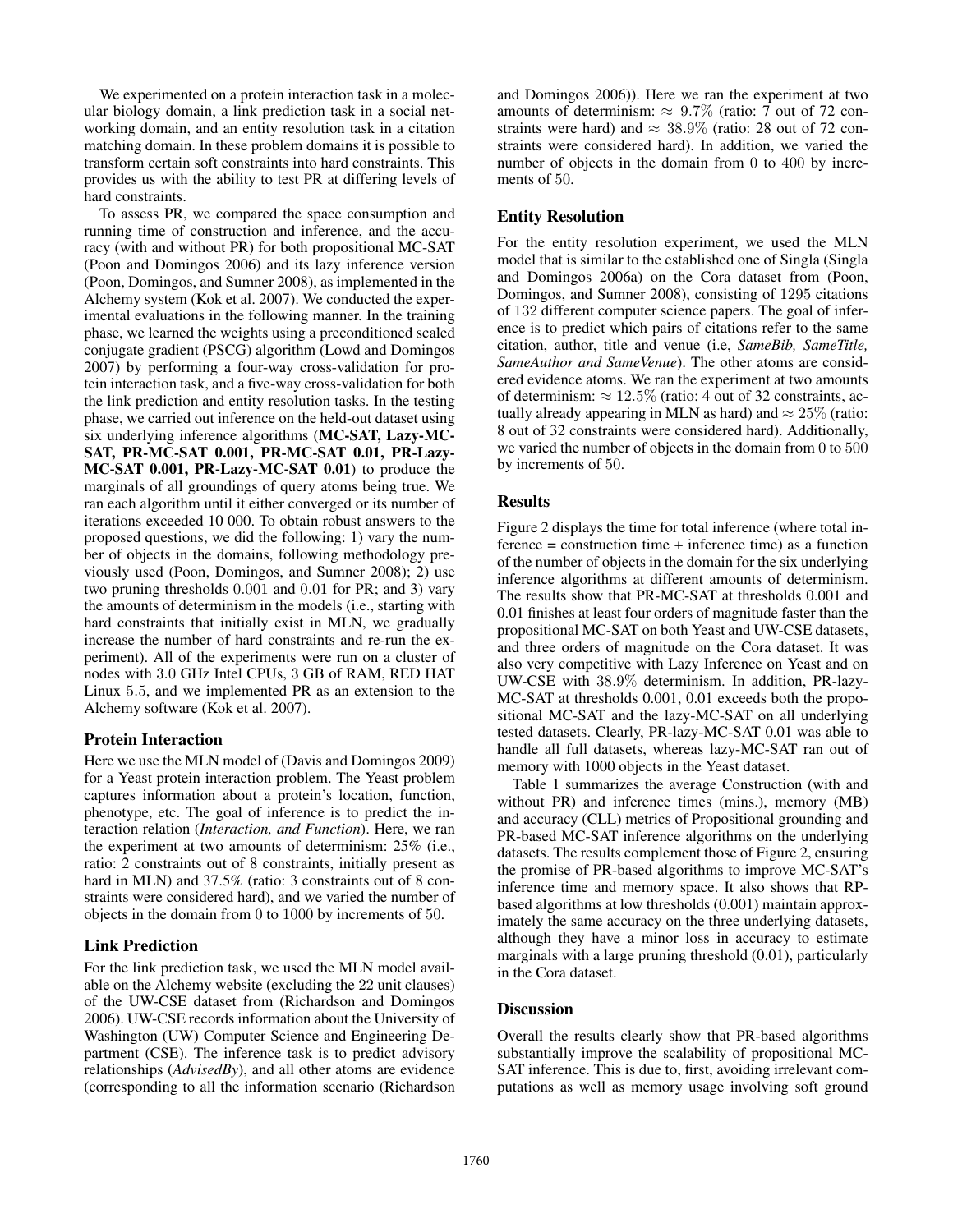

Figure 2: Inference time (secs) vs. number of objects in Yeast at 25%, 37.5% amounts of determinism (left), in UW-CSE at 9.7%, 38.9% amounts of determinism (middle), and in Cora at 12.5%, 25% amounts of determinism (right)

clauses for the large number of query ground atoms that violate hard ground clauses. Second, the enlarging of the evidence database that provides great implications for reducing the effective size of the grounded network.

Table 1: Average Construction (with and without PR) and Inference times (mins.), memory (MB) and accuracy (CLL) metrics of Propositional grounding and PR-based MC-SAT inference algorithms on the Yeast data set over 200 objects, the UW-CSE data set over 150 objects, and the Cora data set over 200 objects.

| Datasets               |             | Yeast           |           | UW-CSE          |           | Cora            |          |
|------------------------|-------------|-----------------|-----------|-----------------|-----------|-----------------|----------|
|                        |             | Determinism $%$ |           | Determinism $%$ |           | Determinism $%$ |          |
| Algo.                  | Metric      | 25%             | 37.5%     | 9.7%            | 38.9%     | 12.5%           | 25%      |
| Proposit.              | Cons.       | 63.82           | 63.83     | 7.92            | 7.92      | 80.85           | 81.01    |
|                        | Infer.      | 716.26          | 797.44    | 783.75          | 873.38    | 1074.15         | 1390.33  |
|                        | Mem.        | 389             | 429       | 1144.41         | 1445.93   | 1430.51         | 1653.87  |
|                        | CLL         | $-0.0353$       | $-0.0357$ | $-0.0433$       | $-0.0457$ | $-0.210$        | $-0.245$ |
| 0.001<br>Ě             | $PR$ -Cons. | 99.93           | 117.58    | 13.27           | 14.97     | 162.5           | 170.5    |
|                        | Infer.      | 150.94          | 90.15     | 169.05          | 140.03    | 270.13          | 249.62   |
|                        | Mem.        | 125.85          | 93.29     | 314.68          | 213.60    | 535.88          | 439.43   |
|                        | <b>CLL</b>  | $-0.0354$       | $-0.0362$ | $-0.0443$       | $-0.0467$ | $-0.219$        | $-0.261$ |
| $\overline{0.01}$<br>Ĕ | PR-Cons.    | 98.33           | 110.82    | 12.98           | 13.09     | 195.7           | 201.02   |
|                        | Infer.      | 126.32          | 70.38     | 114.06          | 93.60     | 164.3           | 131.51   |
|                        | Mem.        | 112.40          | 80.17     | 258.39          | 160.93    | 376.97          | 301.58   |
|                        | CLL         | $-0.0365$       | $-0.0370$ | $-0.0459$       | $-0.0470$ | $-0.235$        | $-0.280$ |

PR-based algorithms were also very competitive with respect to Lazy Inference whenever a substantial amount of determinism is present in the model. This can be attributed to the fact that determinism offers a trade-off for the capacity of PR-based algorithms in terms of saving/wasting computational time and memory: on one hand the PR step

costs both memory and time for inference on a large number of hard clauses, but on the other hand it shrinks the query set and enlarges the evidence database. Moreover, PR-based algorithms dominate both propositional MC-SAT and lazy-MC-SAT on all tested data sets when they were combined with Lazy Inference. This is because the result of such combination is the exploitation of both sparseness in Lazy and determinism in PR to scale up the inference.

### Conclusion and Future work

We have proposed Preference Relaxation, a two-stage strategy that exploits determinism to scale up relational inference. Preferences are first ignored in order to shrink the query set and enlarge the evidence database. Experiments on real-world domains show that PR is able to greatly reduce the time and space requirements of inference by several orders of magnitude when applied to propositional MC-SAT and is twice as fast as its lazy version. In the future we plan to apply PR to other inference algorithms such as Lifted Inference. We also intend to perform an on-line inference scenario of PR-based algorithms.

#### Acknowledgments

The authors would like to thank the anonymous reviewers for their constructive comments and suggestions. This work was funded by Natural Science and Engineering Research Council (NSERC) Discovery Grants Program and the Egyptian Cultural Affairs and Mission Sector. We sincerely thank these sponsors.